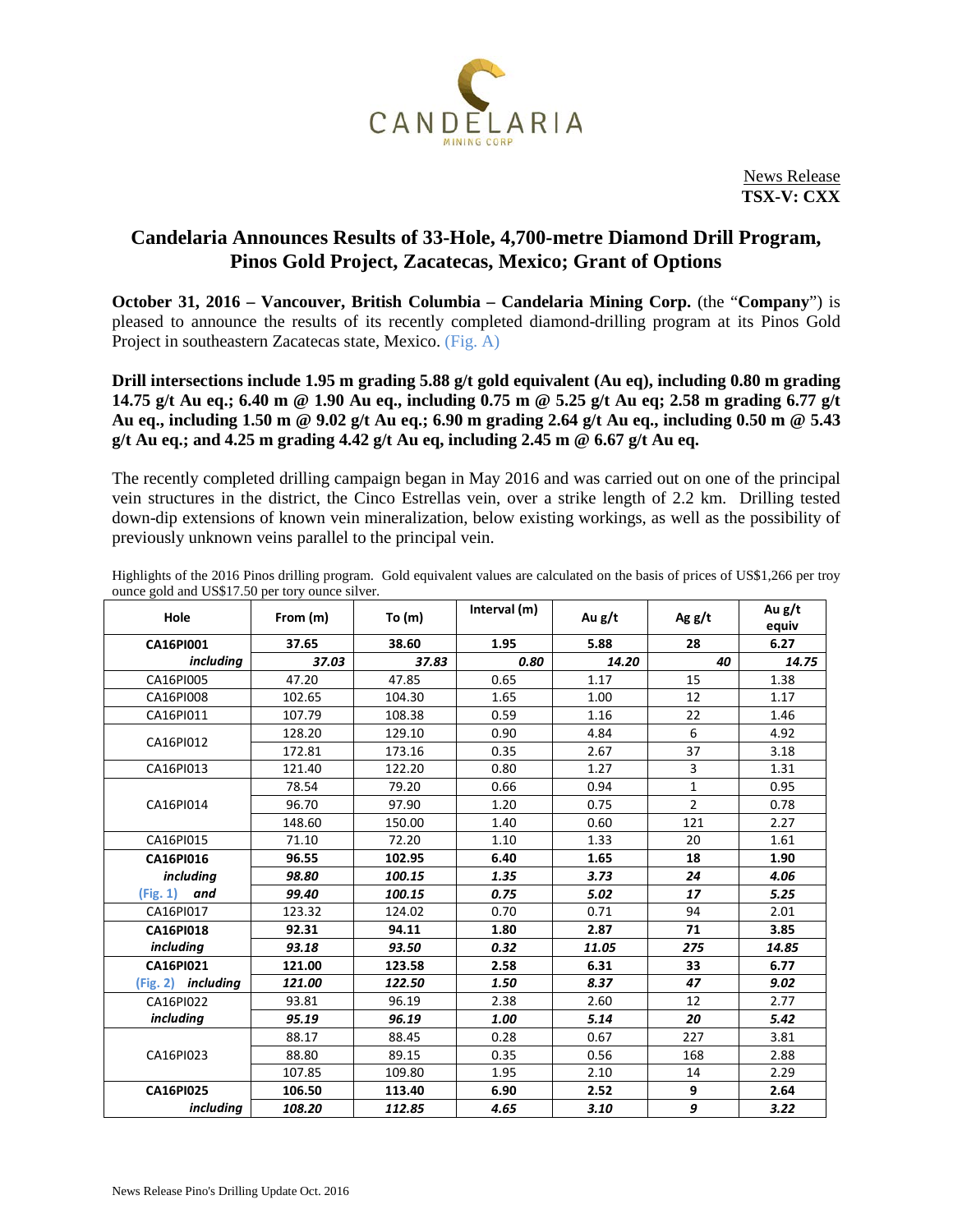| and              | 110.40 | 112.85 | 2.45 | 3.32 | 8  | 3.43 |
|------------------|--------|--------|------|------|----|------|
| and              | 106.50 | 107.00 | 0.50 | 5.20 | 17 | 5.43 |
| and              | 110.40 | 110.80 | 0.40 | 4.13 | 10 | 4.27 |
| (Fig. 3)         |        |        |      |      |    |      |
| CA16PI026        | 36.68  | 37.04  | 0.36 | 3.13 | 3  | 3.17 |
| CA16PI027        | 42.24  | 42.60  | 0.36 | 1.01 | 5  | 1.08 |
| CA16PI029        | 91.99  | 93.50  | 1.51 | 1.02 | 9  | 1.14 |
|                  | 106.56 | 111.56 | 5.00 | 1.79 | 16 | 2.01 |
| <b>Including</b> | 108.65 | 110.47 | 1.82 | 2.17 | 14 | 2.36 |
| and              | 108.65 | 109.10 | 0.45 | 3.14 | 26 | 3.50 |
| and              | 110.17 | 110.47 | 0.30 | 3.88 | 22 | 4.18 |
| <b>CA16PI031</b> | 36.60  | 40.85  | 4.25 | 4.32 | 7  | 4.42 |
| <b>Including</b> | 38.40  | 40.85  | 2.45 | 6.53 | 10 | 6.67 |
| $(Fig. 3)$ and   | 40.25  | 40.85  | 0.60 | 8.48 | 10 | 8.62 |

The Pinos property consists of 29 concessions covering 3,516.14 hectares situated in eastern Zacatecas state, Mexico. Numerous veins hosting gold-silver low-sulphidation epithermal mineralization occur within strongly folded and locally overturned Cretaceous sedimentary rocks. Veins thicknesses average between 1.2 metres and 1.5 metres. Veins exceed 10 metres in thickness in some locations.

The Pinos District produced more than 5 Moz of gold and 25 Moz of silver during the period 1860 until the Mexican Revolution (1910-1920).

"Our geological team at the Pinos Project has demonstrated continuity of gold mineralization below the known workings on the Cinco Estrellas Vein structure," stated Ramon Perez, CEO of Candelaria Mining, "The Company plans to continue exploring in areas of high-grade mineralization on the Cinco Estrellas vein and other veins in the district."

Company personnel logged and prepared the drill samples for shipment at a warehouse facility at the project site. Samples were bagged and sent, along with regularly inserted blanks and standards, to the ALS-Chemex preparation facility in Zacatecas, Mexico for preparation. Prepared sample pulps were then sent to ALS-Chemex's analytical facility in Vancouver, B.C., Canada.

Stephen R. Maynard, a Qualified Person as defined by National Instrument 43-101, has reviewed and verified the technical data in this release, including the QA/QC procedures and results.

## **Grant of Options**

The Company also announces the grant of 300,000 stock options to its recently appointed CFO. The options are exercisable at a price of \$0.30 per share.

Candelaria Mining Corp is an exploration and development mining company focused on high-grade gold and silver projects in Mexico. For more information, please visit our website at [www.candelariamining.com.](http://www.candelariamining.com/)

ON BEHALF OF THE BOARD

"*Ramon Perez*"

Ramon Perez CEO